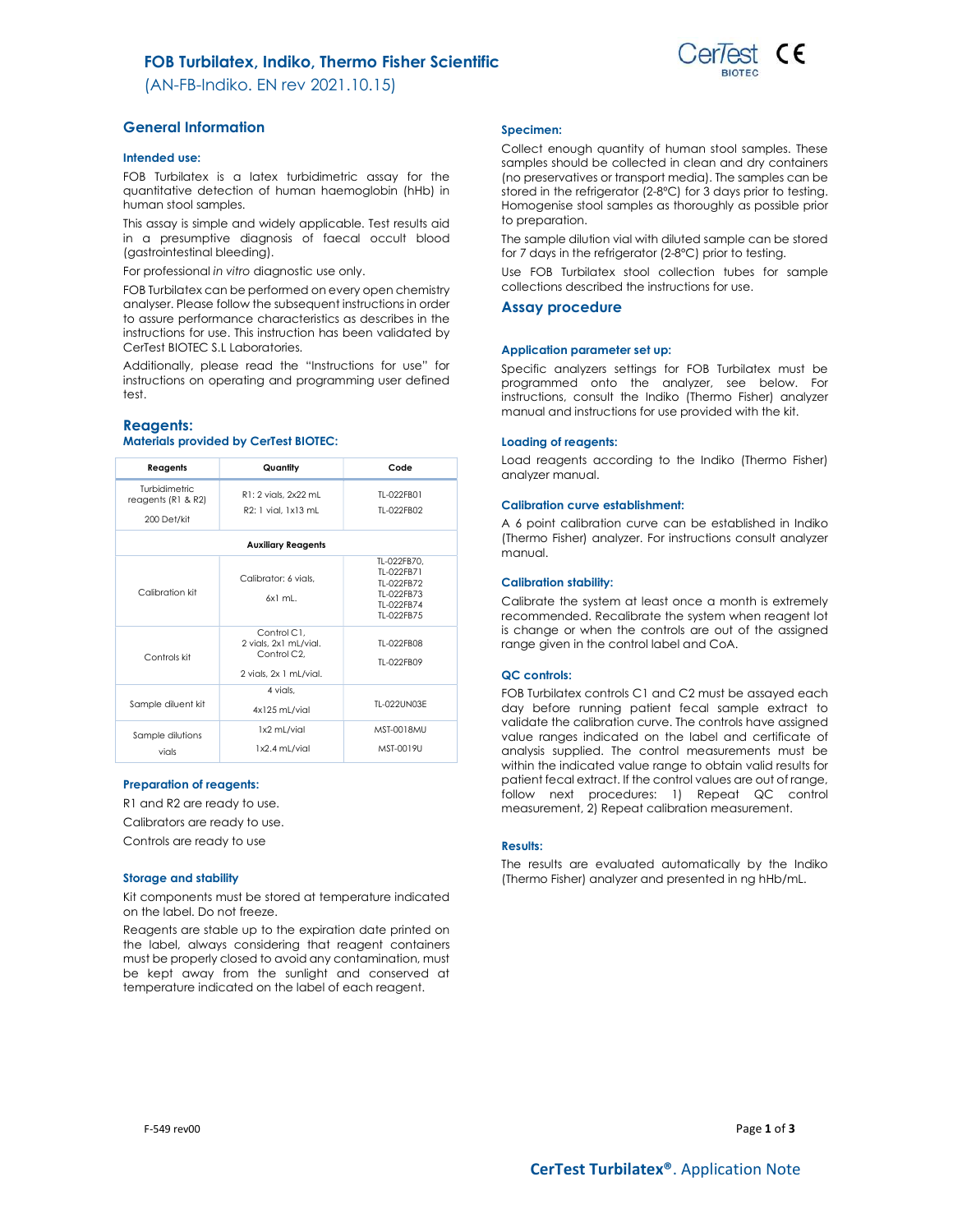

(AN-FB-Indiko. EN rev 2021.10.15)

# Performance characteristics

The following results have been obtained during the validation of FOB Turbilatex on the Indiko (Thermo Fisher) analyzer.

## Linearity:

FOB Turbilatex on Indiko (Thermo Fisher) analyzer using calibrator kit is linear in the calibration range of 0-1000 ng hHb/mL.



### Measuring range:

FOB Turbilatex assay measuring range is 10-1000 ng hHb/mL on the Indiko (Thermo Fisher) analyser. Samples higher concentrated than 1000 ng hHb/mL must be diluted for proper quantification by the user, using additional sample buffer.

## Prozone effect

Using the reported parameters, no hook effect was observed up to 10 ng hHb/mL. Samples with Haemoglobin concentration of 10 ng/mL give a typical positive result >1000 ng hHb/mL.

## Detection limit

Limit of detection (LOD): 8 ng hHb/mL. The lower limit of detection of FOB Turbilatex was determined on 20 samples and 2 sample replicates as the mean value + 2·SD.

Limit of quantification (LOQ): 10 ng hHb/mL. The lower limit of quantification is defined as the lowest actual amount of analysis that can be reliably detected; imprecision is < 20% as CV% on the Indiko (Thermo Fisher) analyzer.

## Precision

FOB Turbilatex was tested with three different controls levels.

|             | Low<br>$(20 \nmid mL)$ | Medium<br>$(80 \nmid mL)$ | High<br>(250)<br>ng/ml) |
|-------------|------------------------|---------------------------|-------------------------|
| N           | 20                     | 20                        | 20                      |
| Mean (ng/g) | 21.2                   | 82.7                      | 255.9                   |
| SD(ng/g)    | 1.3                    | 4.9                       | 9.1                     |
| CV (%)      | 6.1                    | 5.9                       | 3.5                     |

# Method comparison

Results obtained with FOB Turbilatex on the Indiko (Thermo Fisher) analyzer were compared with those obtained with EIKEN FOB Latex.

|                                        | Sensitivity | Specificity |
|----------------------------------------|-------------|-------------|
| <b>FOB Turbilatex vs FOB</b><br>Latex® | 96%         | $>99\%$     |

# Shipping damage

Please notify your distributor, it this product was received damaged.

# Symbols key

| <b>IVD</b> | For in vitro diagnostic use only     |     | Keep dry               |
|------------|--------------------------------------|-----|------------------------|
|            | Consult instructions for use         |     | Temperature limitation |
| REF        | Catalogue number                     | LO  | Lot number             |
|            | Use by                               |     | Manufacturer           |
| Σ<br>n     | Contains sufficient for <n> test</n> | DIL | Sample diluent         |
|            | Keep out of the sunlight             |     |                        |

# **Manufacturer**

### CERTEST BIOTEC

Pol. Industrial Río Gállego II,Calle J, Nº 1, 50840, San Mateo de Gállego, Zaragoza (SPAIN) www.certest.es

## **NOTES**

Please refer to the instruction for use for the detailed information about the test on the following: Synthesis; Principle; Precautions; Reagents; Specimen collection; Interpretation of results.